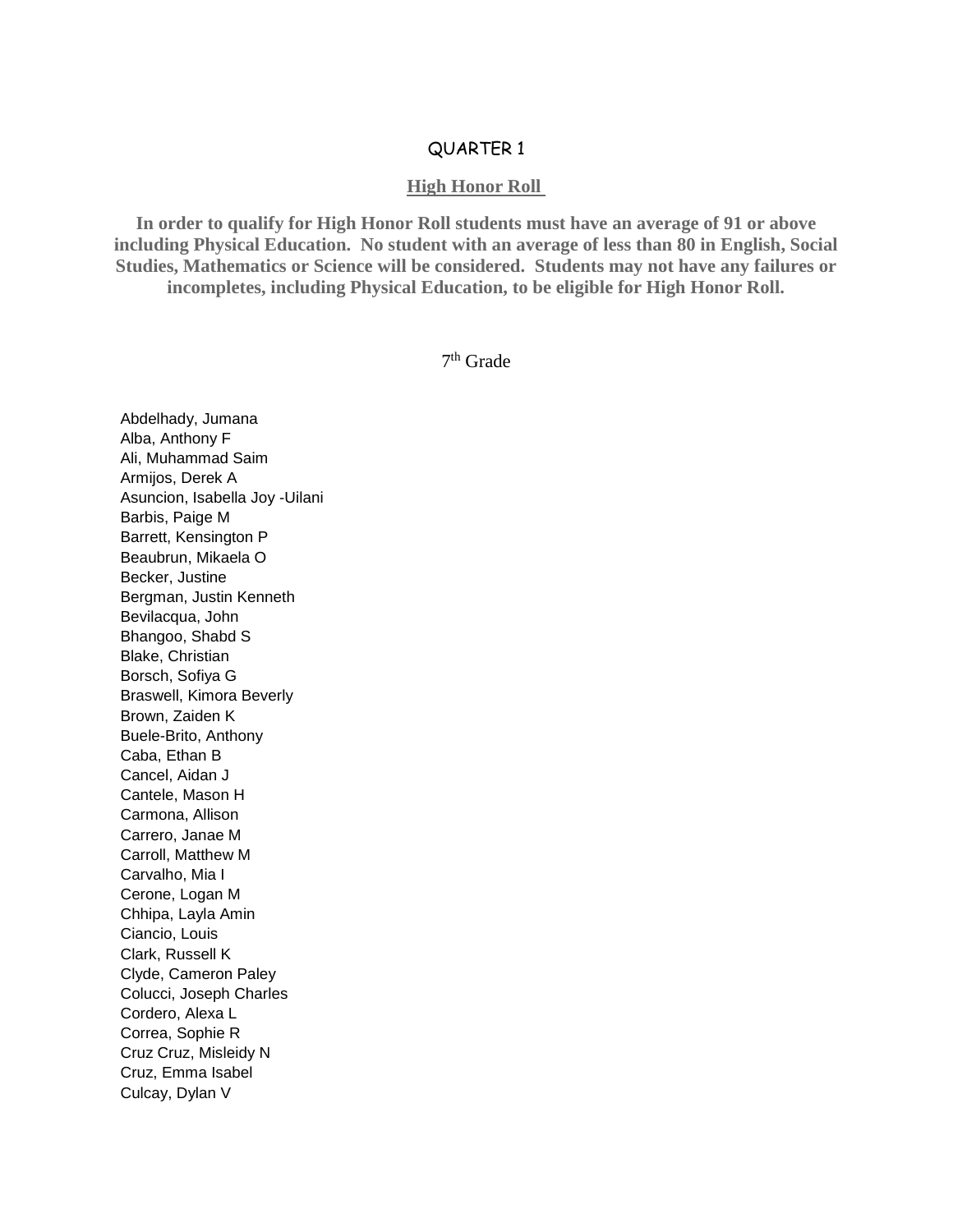Dallara, Jenna Daniel, Mikael Dave, Eshaan K Decicco, Sarah J Delgado, Daniella R DelRosso, Grace A DeSa, Amelia Katherine Dinardo, Natalia A Douglas, Rachel L Douglas, Sean A Durso, Elliette G Emsley, Caylee A Ercole, Brooke Elaine Evans, Samantha P Fakhoury, Vincent M Farrington, Ella Ferraro, Brianna M Figueroa, Leah Fugo, Enzo Galgano, Luke Thomas Gallman, Joshua Garcia, Darlene Gates, Romelia E Gazza, Angelia R Gnaore, Michael H Goncalves, Felicianna Gropper, Konnar Guerra, Juliana M Hamel, Peyton Hannagan, Cole D Hartford, Kaylee M Hastings, Julie Hastings, Natalie Herrera, Alessandra L Hershman, Charles J Heywood, Jayden Charles Higgins, Logan Michael Hollywood, William Kerry Hostyeva, Jenya Hrouda, Sierra Hyde, Christopher A Hynes, Roisin I Jones, Christopher D Khan, Saira K Khleifat, Layla Kiesbye, Anthony M Kostenko, Madelyn E Lahl, Derek Lange, Alyssa Lavelle, Joseph D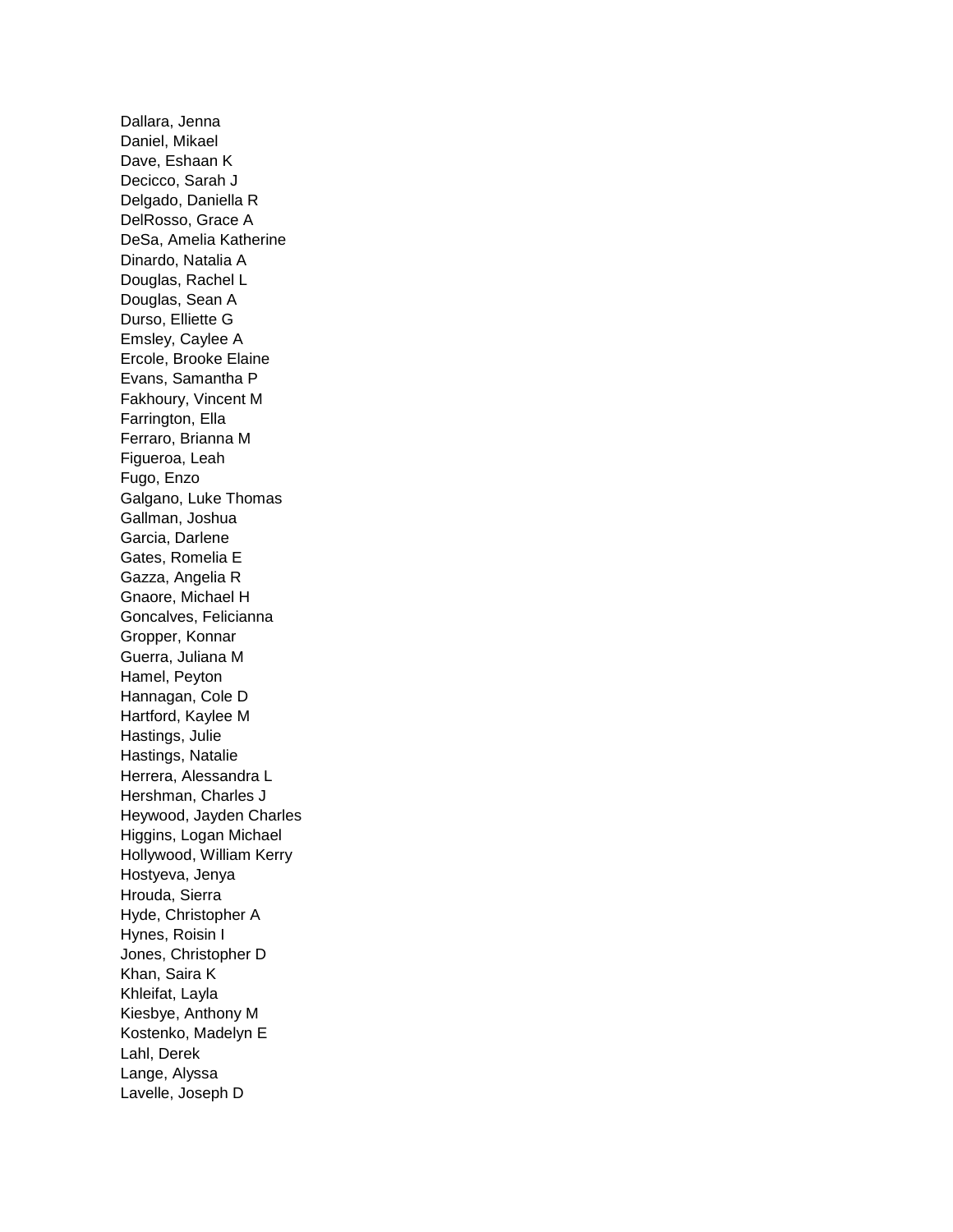Lawrence, DeJeane N Leone, Francesca Lin, Danny Liu, Esther Lozada, Itzury Lucas Jr, Daniel Lunsford, Ishmael J Maffia, Aidan M Maglio, Cameron James Maher, Evan J Malizia, Keira Jonna Marino, Angela M Martin, Julia Anne Masek, Emma E Masseo, Aleena Matthews, Connor D McCormack, Aidan R McDonald, Tristan S McGann, Katherine Mary McMahon, Saalih H Mead, Aiden C Mezarina, Anna S Montenegro, Samuel A Mrvos, Paige G Mylie, Grayson Gehrig Nichols, Mason D Nicoletti, Dominic Nocera, Ashley Elizabeth Nunez, Madison M Olmo, Julian Joel O'Neill, Kaylee Maryssa Orellana, Gianna N Ortiz, Lila Faith Palma Martinez, Camila Palmietto, Cassandra B Parker, Emily Patel, Raina Picher, Delilah A Pinto, Mason James Pizarro, Janice Pomilla, Alexa Potthast, Nickolas Vincent Price, Mikayla H Quezada, Luz Quezada, Mike Rathbone, Nicodeme Riddick, Ty'reic H Rizwan, Aiman Roberts, Matthew Rosario-Cabreja, Eliany Y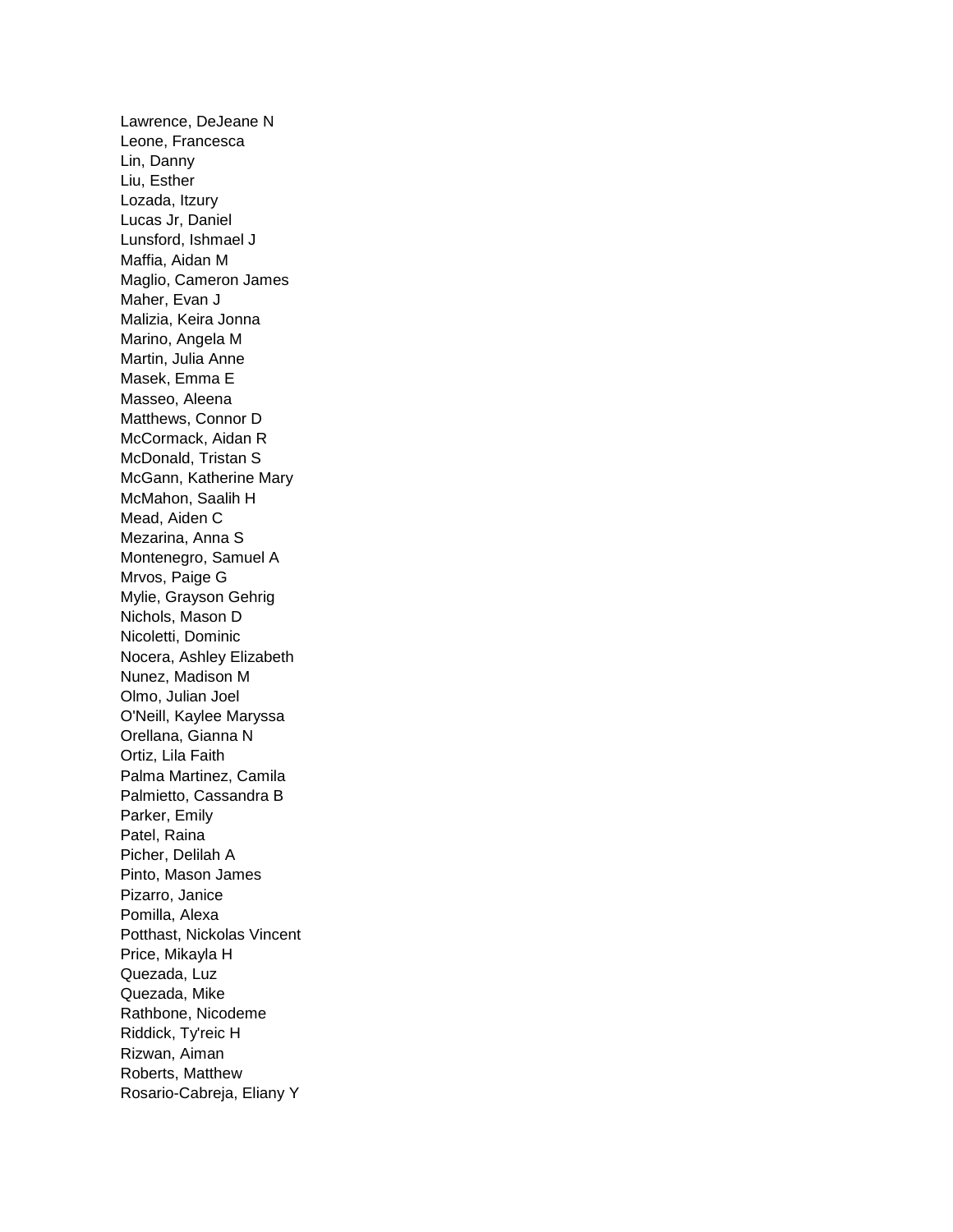Rowe, Shanelle P Rundle, Finnley E Saint Albert, Talisa Saquicela, Isabel A Schaefer, Genevieve E Scheider, Leah K Schiavone, Maia S Schilling, Calleigh Rosa Schmalz, Isaiah M Schoenberg, Hayden E Sharp, Kayleigh Shutter, Benjamin Christopher Shutter, Shawn J Silva, Eduardo Silva, Saray Slaughter, Eden Sloniker, Arianna Rose Smikle, Jeanel J Smith, Jada G Sotomayor, Ciela S Spagna, Madisyn Staples, Trent A Stojkaj, Elena Sucharski, Tyler Scott Susso, Binta Swanson, Keira E Tasch, Emma K Taylor, Ny'sha Thige, Nathan K Trocino, Matthew S Trosa-Hooten, Jade E Tullo, Valerie Catharina Tuza, Matthew Tykhanska, Yana Valdovinos, David Viala, Christian G Viala, Raphael E Victoria, Alexander Washall, Haley R Watkins, Londin A Werdal, Auden Joseph Rudolf Williams, Gianna R Williams, Sophia G Wilson, Zane A Wong, Adrian Hou-Lam Wood, Ethan J Wood, Jeremiah Zeidan, Katherine M Zuo, Jiatong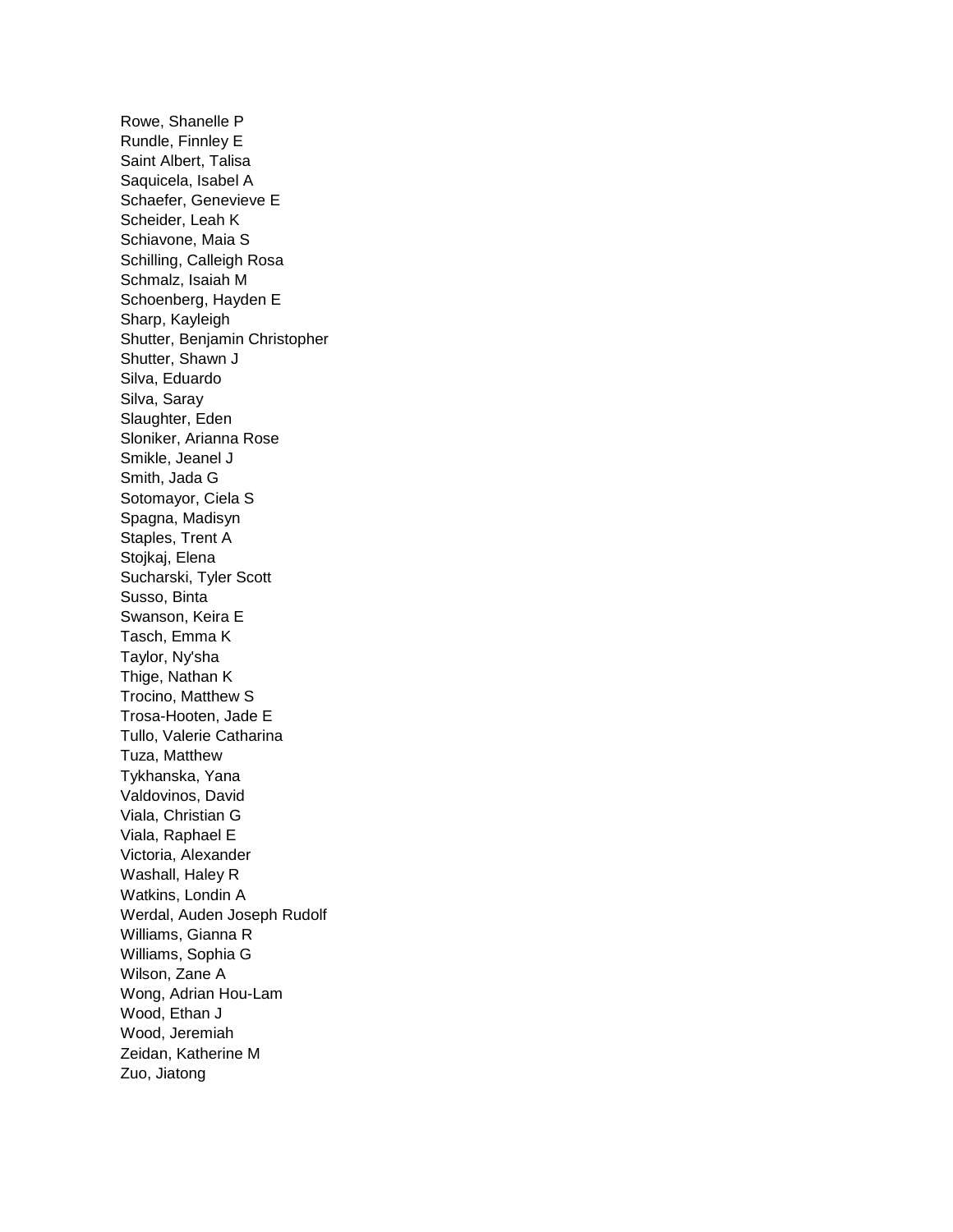## Honor Roll

**In order to qualify, students must achieve a scholastic average of 85 to 90 including physical education. No student with an average of less than 75 in English, Social Studies, Mathematics, or Science will be considered. Students may not have any failures or incompletes, including Physical Education, to be eligible for honor roll.**

7<sup>th</sup> Grade

Alcantara, Bryan B. Alonso-Washburn, Jordan **Justin** Angus, Jayden P Balbuena Nino, Jesus Barna, Luke J Beasley, Seth Joshua Bodarky, Angelo Bojkaj, Bojk Brager, Logan Z Bramble, Gabrielle R Browne, Aidan R Brown, Jayden S Castillo, Kimberly K Clarke, Kamryn I Cotton, Amaya Grace Curry Jr, Jermaine D Daniels, Anthony T DeJesus, Devan Marcus Delfi, Jayden J Diaz Rodriguez, Josthen Y Dunn-Moore, Jalani L DuQuesnay, Genevieve Olivia Edwards, Olivia Meliha Esquivel-Solar, Cristian Francisquini, Ava Hope Franklin, Alivia Margarita Froedden, Annalise Glover, Emily Paige Goh, Vincent Wayne Harbolic, Dylan Hernandez Maquin, Witner E Higareda Lopez, Camila Just, Rylan Dakota Lopez Sanchez, Jordan Lopez, Brihana J